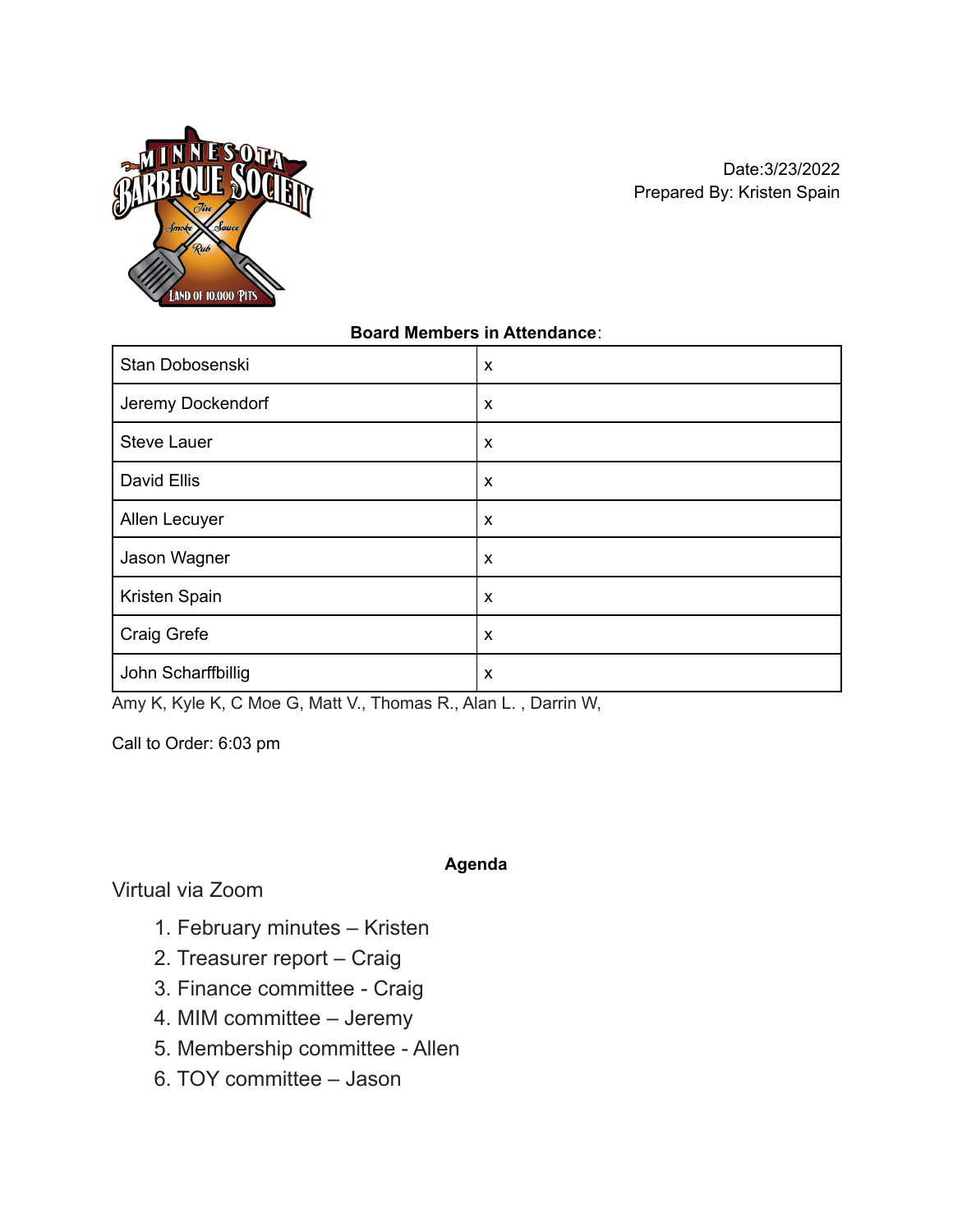- 7. Technology committee David
- 8. Marketing committee Jeremy
- 9. Spring Training John
- 10. BBQ news article due April
- 11. Next board meeting: April 20th, 7pm virtual
- 12. Floor

| <b>Topic</b>                                | <b>Synopsis</b>                                                                                                                             | <b>Motions / Actions</b>                                                                                                                                                         |
|---------------------------------------------|---------------------------------------------------------------------------------------------------------------------------------------------|----------------------------------------------------------------------------------------------------------------------------------------------------------------------------------|
| <b>February minutes -</b><br><b>Kristen</b> | Minutes Read and<br>approved                                                                                                                | <b>Motion to Accept: David</b><br>Second: Allen<br>Approved 6:10pm<br>None opposed                                                                                               |
| <b>Treasurer's Report -</b><br>Craig        | Financial standing as of<br>$3/23/22$ :<br>USBank: \$55,262.84<br>Paypal: Balance \$369.92<br><b>Total Outstanding</b><br>Charges \$0.00    | <b>Motion to Accept: DAvid</b><br>Second: Kristen<br>None opposed<br><b>Action Item:</b>                                                                                         |
| <b>Finance - Craig</b>                      | Continue to<br>Reconcile invoices<br>in Wild Apricot to<br>match Afini-pay<br>and the bank.<br>Begin work on<br>2021 review of the<br>books | Action item: Continue to<br>follow up on issues with<br>CC processing - various<br>reasons for this.<br><b>Action Item: Finance</b><br>committee meeting to<br>review 2021 books |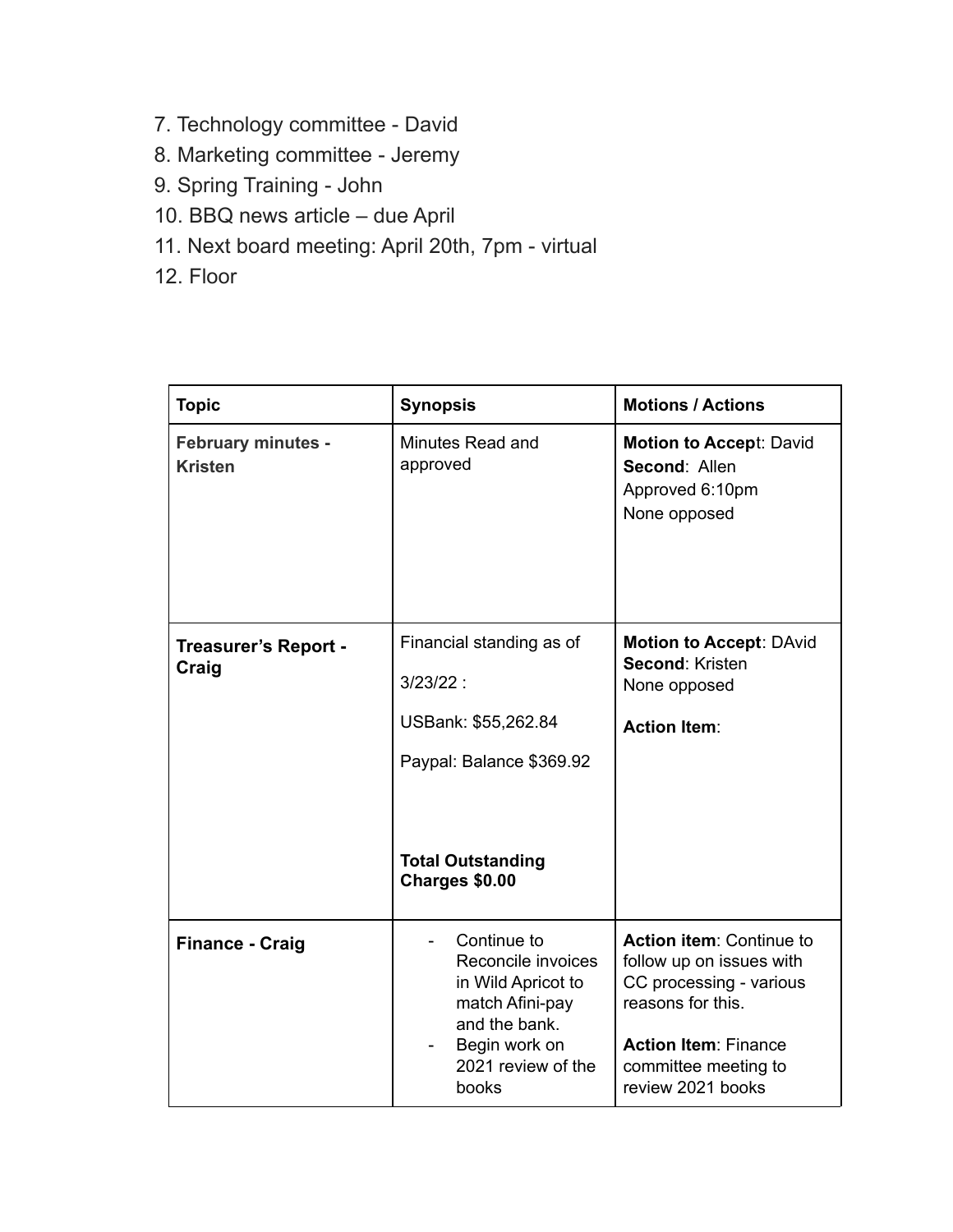| <b>MIM committee - Jeremy</b> | Last meeting was the 16th.<br>Insurance for the event,<br>have one quote, waiting on<br>a second quote<br>Gift bags<br>Raffle items - secured<br>Traeger 780<br><b>Whitewater Smoker</b><br><b>PK Classic</b><br>Waiting for<br>Smokestack's<br>confirmation of<br>donation<br>Fair Grounds - meeting<br>with onsite for vendor<br>space and tables available<br>for judging; and PA system<br>Vendors - will provide their<br>own booths/tables, etc<br>Trophy order, waiting on<br>design from Steele<br>Images; calling another<br>vendor as well in<br>Oklahoma<br>Amy Kuhn - Going to see if<br>AMI can provide bags for<br>the event<br>Table captain and Judges<br>Classes - Need to decide<br>by April 4 if we are going to<br>cancel. | Action item: Insurance for<br>the Event<br><b>Action item: Hotel stays</b><br><b>Action item: Finalize leads</b><br>for roles onsite.<br>Action item: Trophy order<br>Action item: Gift bags,<br>pursue more sponsors |
|-------------------------------|------------------------------------------------------------------------------------------------------------------------------------------------------------------------------------------------------------------------------------------------------------------------------------------------------------------------------------------------------------------------------------------------------------------------------------------------------------------------------------------------------------------------------------------------------------------------------------------------------------------------------------------------------------------------------------------------------------------------------------------------|-----------------------------------------------------------------------------------------------------------------------------------------------------------------------------------------------------------------------|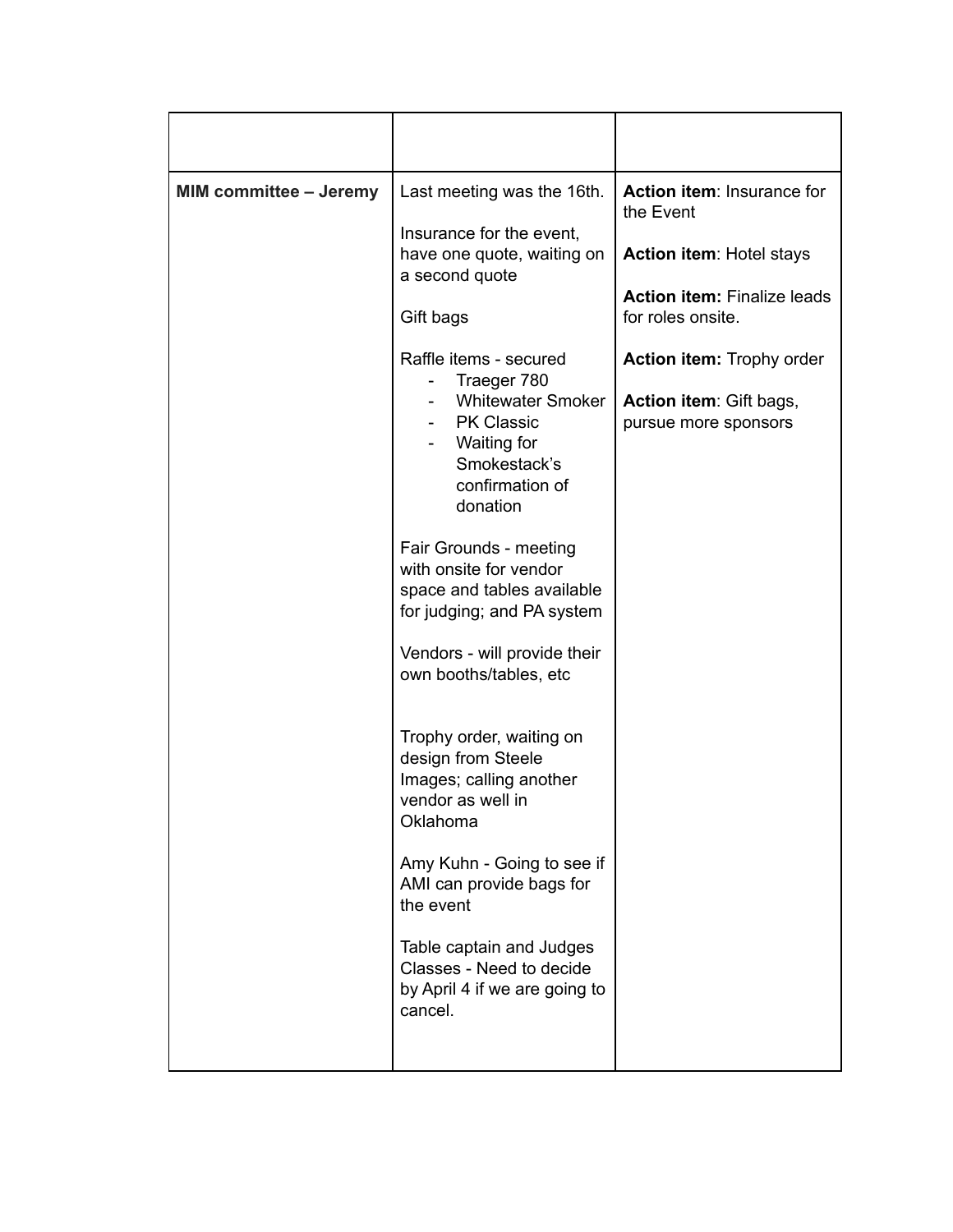| <b>Membership - Allen</b>              | 258 Active Members right<br>now<br>13 current business<br>members                                                                                                                    | Action item: Look to add<br>'approval' task to the<br>membership process for<br>business members   |
|----------------------------------------|--------------------------------------------------------------------------------------------------------------------------------------------------------------------------------------|----------------------------------------------------------------------------------------------------|
| <b>TOY committee - Jason</b>           | <b>Team registration for</b><br><b>Team of the Year this</b><br>year - by MN in May<br>Created TOY Sign up<br>website page with teams<br>signed up already<br>(Completed by Kristen) | <b>Action Item: Update the</b><br>website with the out of<br>state language<br><b>Action Item:</b> |
| Technology committee -<br><b>David</b> | Completed Web site color<br>change.                                                                                                                                                  | <b>Action Item:</b>                                                                                |
| <b>Marketing Committee -</b>           | Steve to chair this new                                                                                                                                                              | <b>Action Item: Tech</b>                                                                           |
| <b>Jeremy</b>                          | committee<br>Open to anyone in the<br>membership that can<br>assist with this.<br>Allen, Kristen, Steve,<br>others???                                                                | <b>Committee to create new</b><br>google group for<br>communications                               |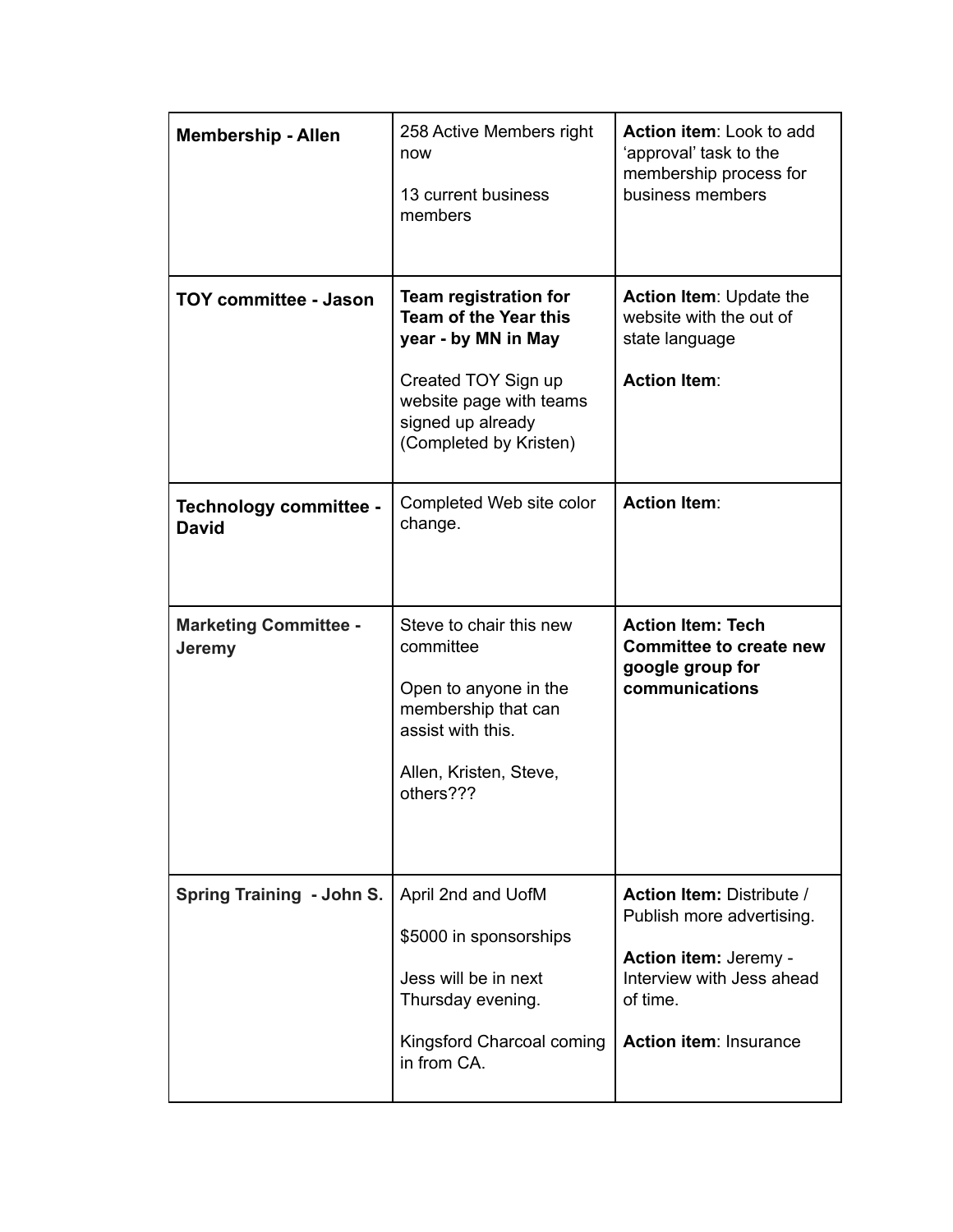|                           | 12 vendors coming in to<br>cook<br>With additional<br>sponsorships, we should<br>come out positive for the<br>event financially.<br>Need to get insurance for<br>the event.<br>Raffle items are set as<br>well.                                                                                                                                                     |                                                                                                           |
|---------------------------|---------------------------------------------------------------------------------------------------------------------------------------------------------------------------------------------------------------------------------------------------------------------------------------------------------------------------------------------------------------------|-----------------------------------------------------------------------------------------------------------|
| <b>BBQ news article -</b> | May:<br>Spring Training write up -<br>Turkey Federation, other<br>topics (bird flu impact),<br>Pork board,<br>June:<br>Write ups for MN in May<br>Judge class<br>Contests<br>Kids Q<br>Ideas:<br><b>Business member</b><br>spotlights<br>Charity event for Aaron B?<br>Ideas:<br>Winterize your BBQ<br>trailer<br>How to Sharpen<br><b>Knives</b><br>How to series. | <b>Action for: May article due</b><br>April 15th (John, Allen,<br>Jeremy, Stan, Craig)                    |
| <b>Floor</b>              | David: March 15, if you<br>want any materials built.                                                                                                                                                                                                                                                                                                                | <b>Action Item: Alison L: TOY</b><br>- please contact her<br>regarding this year, and<br>what needs to be |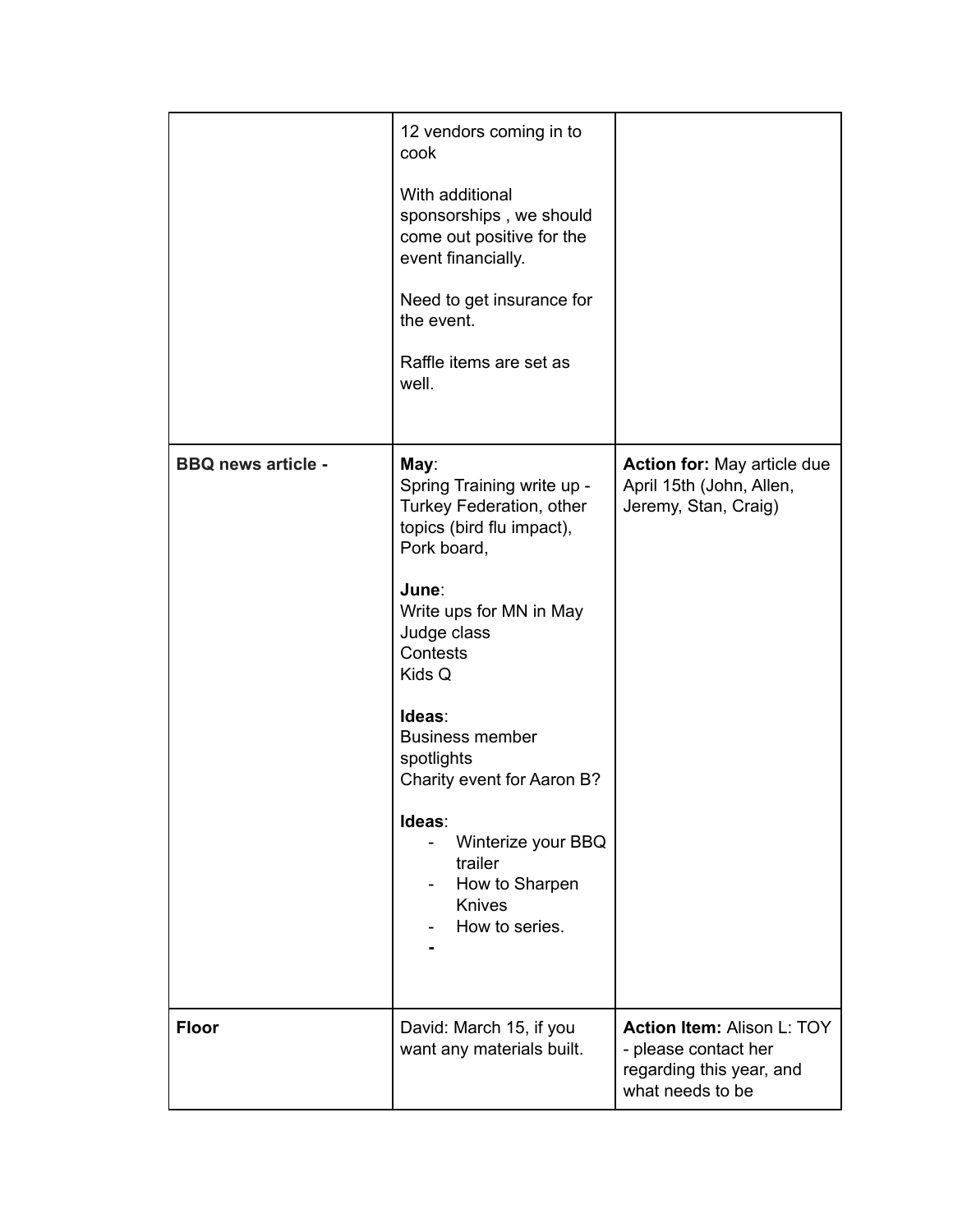| Stan - Congrats to John for<br>all the Spring Training<br>work<br>Steve: Are tickets printed<br>for the raffle?<br>Do we want to print flyers<br>for classes to have at<br><b>Spring Training</b> | tabulated.<br><b>Action Item:</b><br>Matt V. : Allen, please<br>contact about possible<br>business membership<br><b>Action Item: Get raffle</b><br>tickets submitted to printer;<br>David to follow up with<br>Smokestack |
|---------------------------------------------------------------------------------------------------------------------------------------------------------------------------------------------------|---------------------------------------------------------------------------------------------------------------------------------------------------------------------------------------------------------------------------|
| Stan: Will there be<br>monetary payments for<br>TOY this year? Jeremy<br>stated it will be determined<br>at a later date, depending<br>on budgets.                                                |                                                                                                                                                                                                                           |

## **Next Meeting:**

| <sup>'</sup> Date | Time | Location |
|-------------------|------|----------|
| April 20th        | 7pm  | Zoom     |

Motion to Adjourn: John Second: Craig Meeting Closed : Adjourned 7:10 pm

## **Committees:**

Membership Committee Allen (chair), Kristen, Craig, Steve

TOY Committee Jason (Chair), Beth, John, Allen, Steve, Kristen

Finance Committee Craig (chair), David, Jeremy, Steve